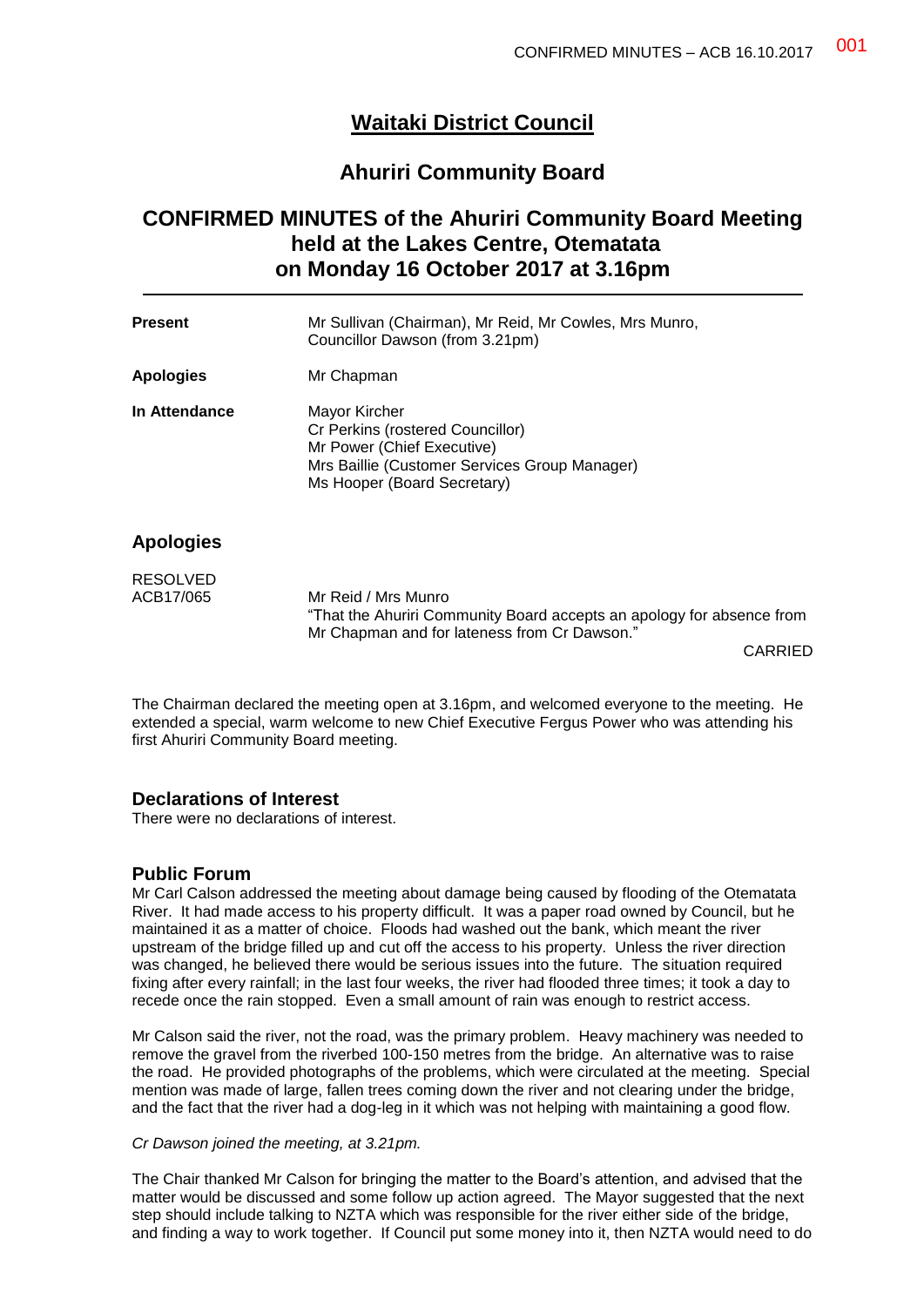some work and contribute funds as well. He took the opportunity to thank Mr Carson for assisting the community with the clean up after the major flood event in July.

The Chairman declared the Public Forum closed, at 3.31pm.

### **1. Confirmation of Meeting Minutes**

| Cr Dawson / Mr Reid                                                |
|--------------------------------------------------------------------|
| "That the Ahuriri Community Board confirms meeting minutes of      |
| 4 September 2017, with one correction – delete Mr Cowles name from |
| the "Present" list."                                               |
|                                                                    |

CARRIED

### **2. Assets Update**

To update the Ahuriri Community Board on issues, operations and projects managed by the Assets Group, occurring within the Ahuriri Ward since the last Board meeting.

| <b>RESOLVED</b> |                                                              |
|-----------------|--------------------------------------------------------------|
| ACB17/067       | Mr Reid / Mrs Munro                                          |
|                 | "That the Ahuriri Community Board receives the information." |

CARRIED

A short question and answer session addressed issues as set out below:

- Question: Can we have more grass seed sent up please for the Otematata East Road traffic island?
- Answer: This will be referred to the Parks unit for action.
- Question: When will visioning meetings be happening?
- Answer: Phase 1 would commence after 17 November. Outcomes would go to the Community Plan stage in May 2018.
- Question: Is our water going to have chlorine in it?
- Answer: It is expected that that will be the case, because that had become the default position after the Havelock North situation.
	- $\circ$  Comment: Sometimes there is a strong smell of chlorine from the water.
	- $\circ$  Response: That is a good thing, as there would only be a smell when the chlorine is reacting to a contaminant in the water.

### **3. Recreation Update**

The purpose of this memorandum is to update the Ahuriri Community Board on routine work, maintenance issues and progress on minor projects from 24 August to 3 October 2017.

RESOLVED ACB17/068 Mrs Munro / Mr Reid "That the Ahuriri Community Board receives the information."

CARRIED

The Chair extended congratulations to the Recreation Manager for the work he has done, especially working with ECAN.

With regard to the proposal for the swim area at Parsons Rock, Cr Dawson suggested it would be a good Board project, ie "Proudly sponsored by the Ahuriri Community Board". It was agreed this could be discussed further, when Mr van der Spek tabled an update paper.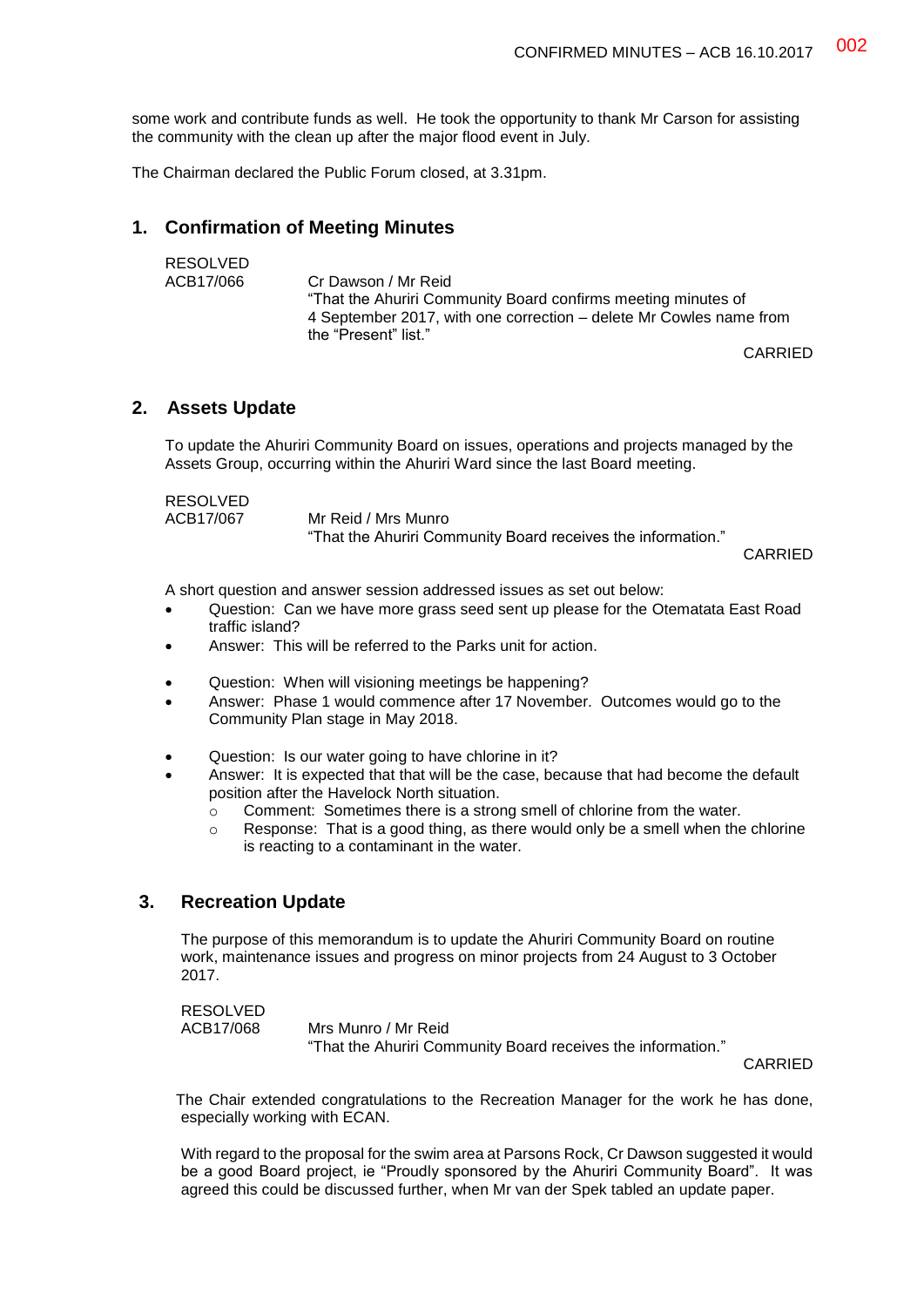There was discussion about the appetite locally for leasing out camps as opposed to having in-house management. There was general agreement that the community would be unlikely to support it; crib owners would be worried about access; and things were working well as they were. The Mayor noted that the matter had been looked at again, and some improvements had been made. With big costs for infrastructure likely in future, the Community Services Committee had recommended to Council to provide more marketing, and target the shoulder season. The Chief Executive suggested ten or so solar showers for hire could be a useful addition.

The Chair agreed that more marketing was required. It was noted that a marketing programme for the shoulder season was an ideal project for an intern to do, if someone with marketing skills applied for the internship programme.

With regard to the situation at the Omarama dump station, a plumber had been called in and had to alter a lot of the set up – the tanks sloped back towards themselves, and the place was a "real mess". Council was now investigating the problem, and Board members hoped that the matter could be addressed with the contractor.

With regard to the Kurow Island boat ramp, the Society would come back to the Community Board with a recommendation, and also look at raising funds. It needs to be taken another four metres, and would cost around \$30,000. The longer ramp was required so that the rescue boat could be launched. It was noted that the Board could not do anything, but the Valley Society could.

On the matter of maintenance for Kurow Island, Mr van der Spek had suggested that, once the budget was finalised each year, the funds were paid to the Society and it could then pay the bills, with copies of invoices being emailed to Mr van der Spek at the time of payment. Board members were happy with this proposed arrangement; the Mayor and the Chief Executive also agreed. It was noted that a health and safety plan would still need to be provided.

**ACTION POINT: Mr van der Spek to put together a Memorandum of Understanding regarding this new financial process.**

### **4. Building Consents Issued in Ahuriri Ward for the Months of August and September 2017**

The report, as circulated, provided the Ahuriri Community Board with a list of building consents issued in Ahuriri Ward for the months of August and September 2017.

RESOLVED

ACB17/069 Mrs Munro / Mr Cowles "That the Ahuriri Community Board receives the information."

CARRIED

The cost for the marque erection was considered hire. It was noted that that could include hire costs as well as consent costs.

The Mayor congratulated the ward for the high level of activity happening there. ACTION POINT: There was a request for the number of dwellings in the ward to be advised to Community Board members.

### **5. Otematata Cricket Nets**

The report, as circulated, presented information about the Otematata Sports Club's request to construct cricket practice nets on Otematata Domain for use by the community and visitors.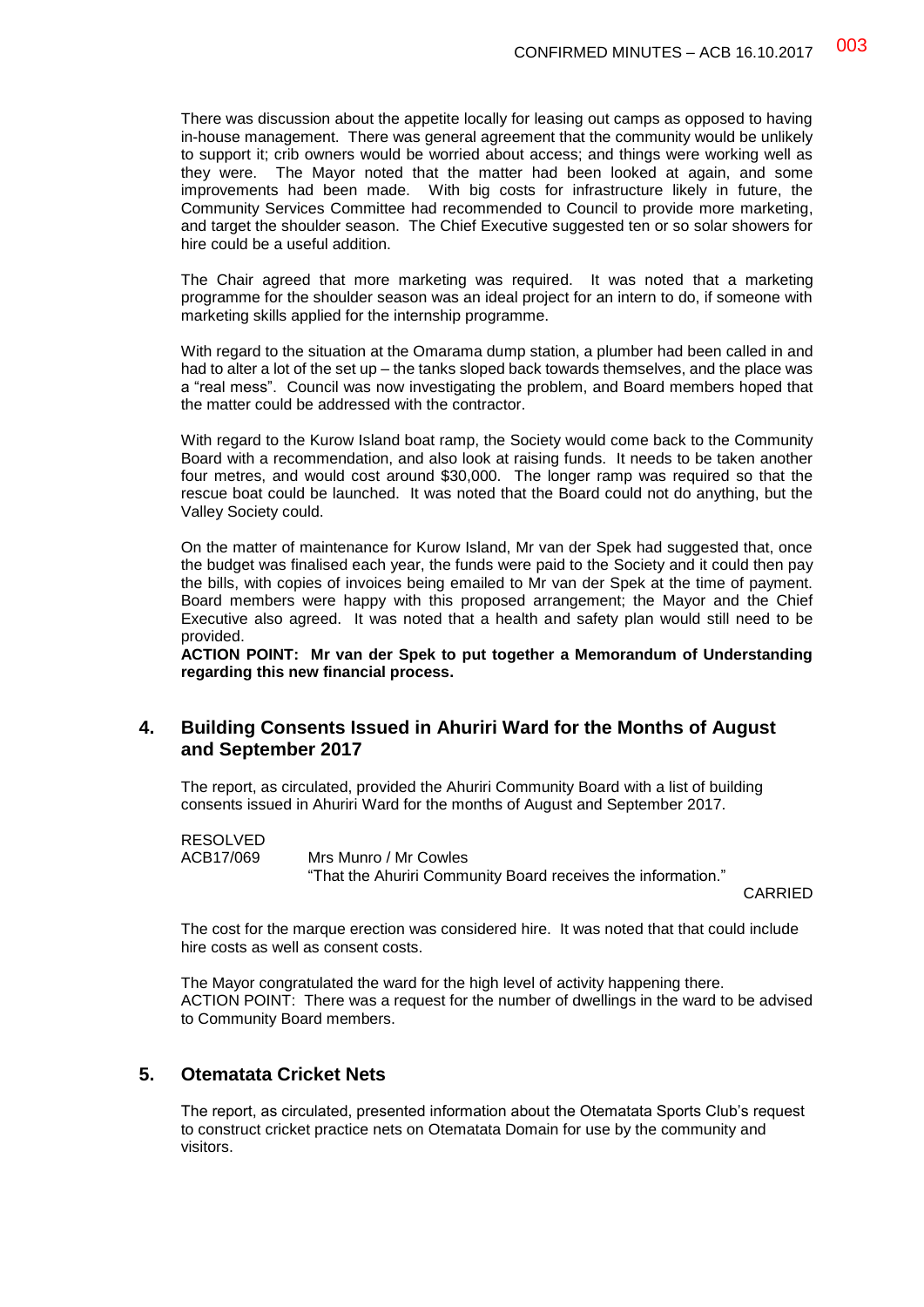RESOLVED<br>ACB17/070 Cr Dawson (wholeheartedly) / Mr Cowles The Ahuriri Community Board recommends: That Council: 1. Approves the Otematata Sports Club's request to construct cricket practice nets on the Otematata Domain.

CARRIED UNANIMOUSLY

Cr Dawson said this was a 'great community project' that he was very pleased to wholeheartedly support. The Chair said the nets could be up in the next few weeks.

## **6. Elected Members' and Executive Management's Information Report**

The report, as circulated, presented collated updates from Elected Members of the Ahuriri Community Board and of Council, and from Executive Management, in order to share information about matters and events that have occurred since the previous Board meeting. Contributing reports were presented in two parts, as follows:

### **Part I – Community Board Elected Members**

- Chairperson's Report to this meeting;
- Community Board Members' Reports to this meeting;
- Community Board Councillor's Report to this meeting;

## **Part II – Management and Council Elected Members and Management**

- Mayor's Report to 13 September 2017 Council Meeting
- Acting Chief Executive's Report to 13 September 2017 Council Meeting
- Customer Services Group Manager's Health and Safety Update to Customer Services Committee 30 August 2017

RESOLVED

| ACB17/071 | Mr Cowles / Mrs Munro                                               |
|-----------|---------------------------------------------------------------------|
|           | "That the Ahuriri Community Board receives the information, and the |
|           | reports be taken as read."                                          |

CARRIED

Key discussion points from the Chair's Report included:

- The recent Zone meeting, and the fact that four Community Board members had attended and found it to be a valuable networking experience.
- The very serious issue of the Otematata river, as discussed during the Public Forum before this meeting. The Mayor confirmed that Council would address the issue with ECAN about what NZTA can and will do, and would then report back to the Community Board.

The matter of youth at the Lake camp over Labour Weekend was also raised. It was suggested that a plan needed to be in place each year for how to deal with any disturbances.

**Mayor's Report:** The Mayor spoke to his report, and provided updates on the following issues:

- Mycoplasma bovis It had been reported last week that 4000 cows were being culled from one property. For now, the virus seemed to be contained, but testing would continue.
- NOIC was closer to having everything turned on.
- The district was busy with section sales and building activity, which was great to see.
- Lakes camping had got off to a great start.
- The Zone Meeting of South Island Councils held last Thursday and Friday had included a presentation from Fran Wilde, Chair of the Remuneration Authority, about a total revamp of the way elected members were paid. It looked like increases would happen, so that was good news.